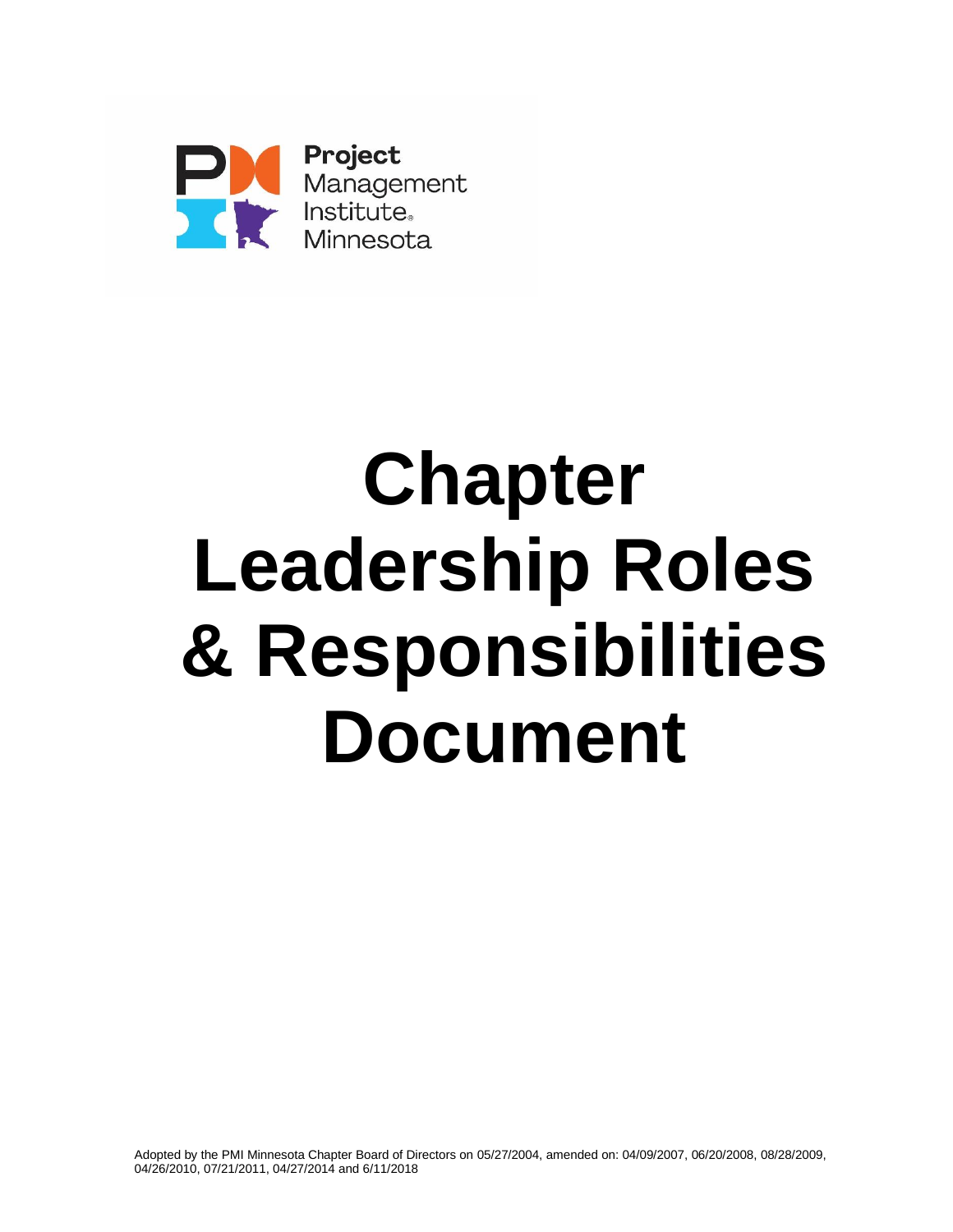# <span id="page-1-0"></span>**General**

| <b>Version</b> | <b>Date</b> | <b>Author / Editor</b>       | <b>Summary of Changes</b>                                                       |  |
|----------------|-------------|------------------------------|---------------------------------------------------------------------------------|--|
| 1.0            | 05/27/2004  | Susan Heidorn                |                                                                                 |  |
| 2.0            | 04/09/2007  | <b>Bob Eckert</b>            | Updated roles, responsibilities and excerpts<br>from Bylaws                     |  |
| 3.0            | 06/20/2008  | Alex Decker                  | Updated roles, responsibilities and excerpts<br>from Bylaws                     |  |
| 4.0            | 08/28/2009  | <b>Matt Mehring</b>          | Updated roles, responsibilities, excerpts<br>from Bylaws, Board/OPS feedback    |  |
| 5.0            | 04/26/2010  | Karen Little                 | Updated roles, responsibilities, excerpts<br>from Bylaws                        |  |
| 6.0            | 07/21/2011  | <b>Cathy Bartholet</b>       | Updated roles, responsibilities                                                 |  |
| 7.0            | 04/27/2014  | Suzanne Schanno              | Updated roles, responsibilities and Bylaws                                      |  |
| 8.0            | 6/11/2018   | Janice Pyka & Jenny<br>Wothe | Updated formatting, roles, responsibilities,<br>removal of Bylaws from document |  |

## <span id="page-1-1"></span>**Document Revision Log**

## <span id="page-1-2"></span>**Purpose of this document**

The purpose of this document is to provide new board members, potential board members and current board members information needed to understand the primary responsibilities of each of the key PMI-MN governance roles. Each role contains a description, listing of primary responsibilities, key contacts and a listing of chairs, committees or positions reporting to this position for each board member.

## <span id="page-1-3"></span>**PMI-MN Mission and Vision Statements**

To provide value to members and the community through opportunities for career development and to advocate the advancement of the project management profession and its disciplines.

Since, 1984, our chapter has focused on alignment with PMI's core principles and the following priorities:

- · Developing a community of project managers
- · Advancing the profession of project management
- · Acting as an information distribution forum for project management
- · Facilitating education in project management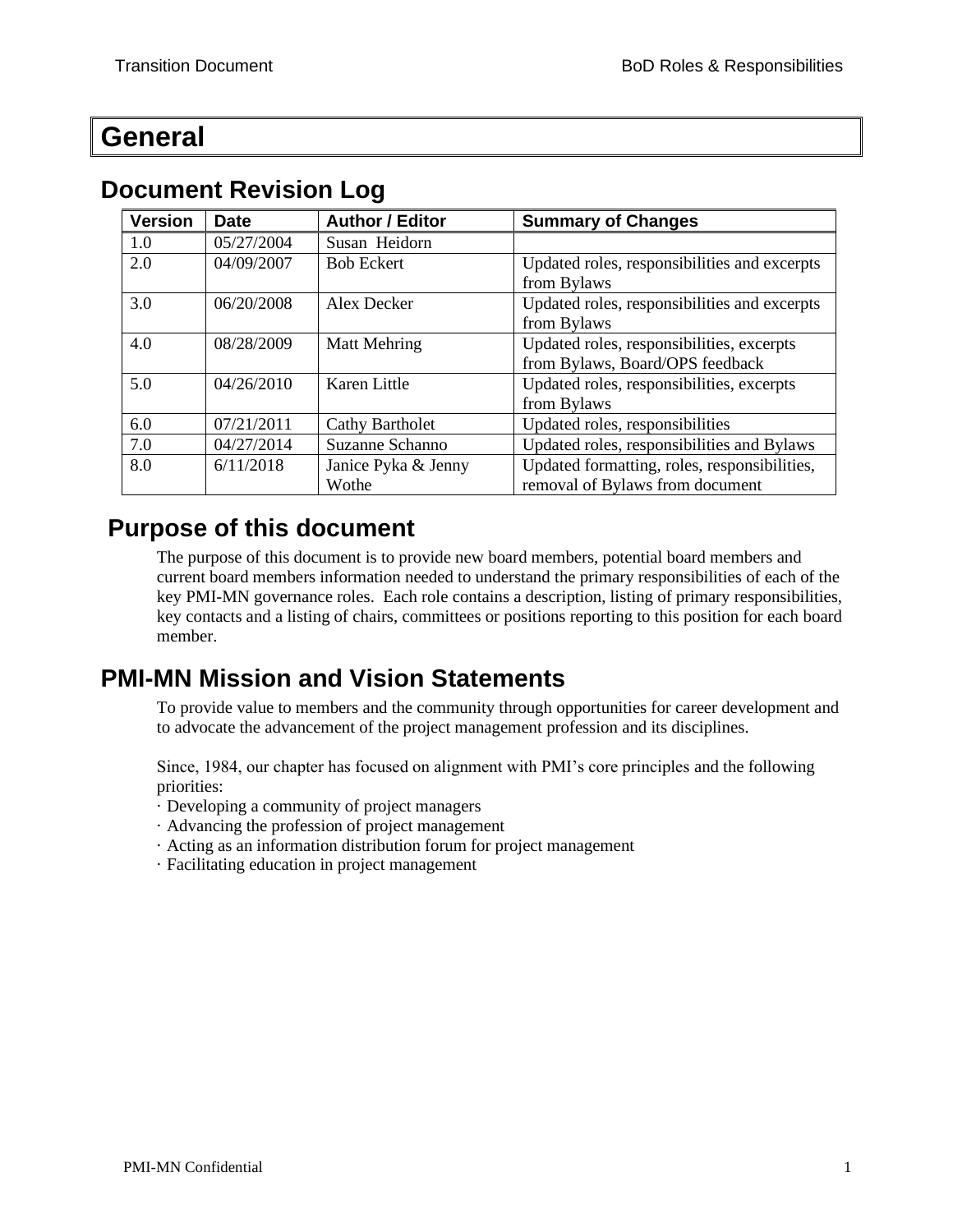## **Table of Contents**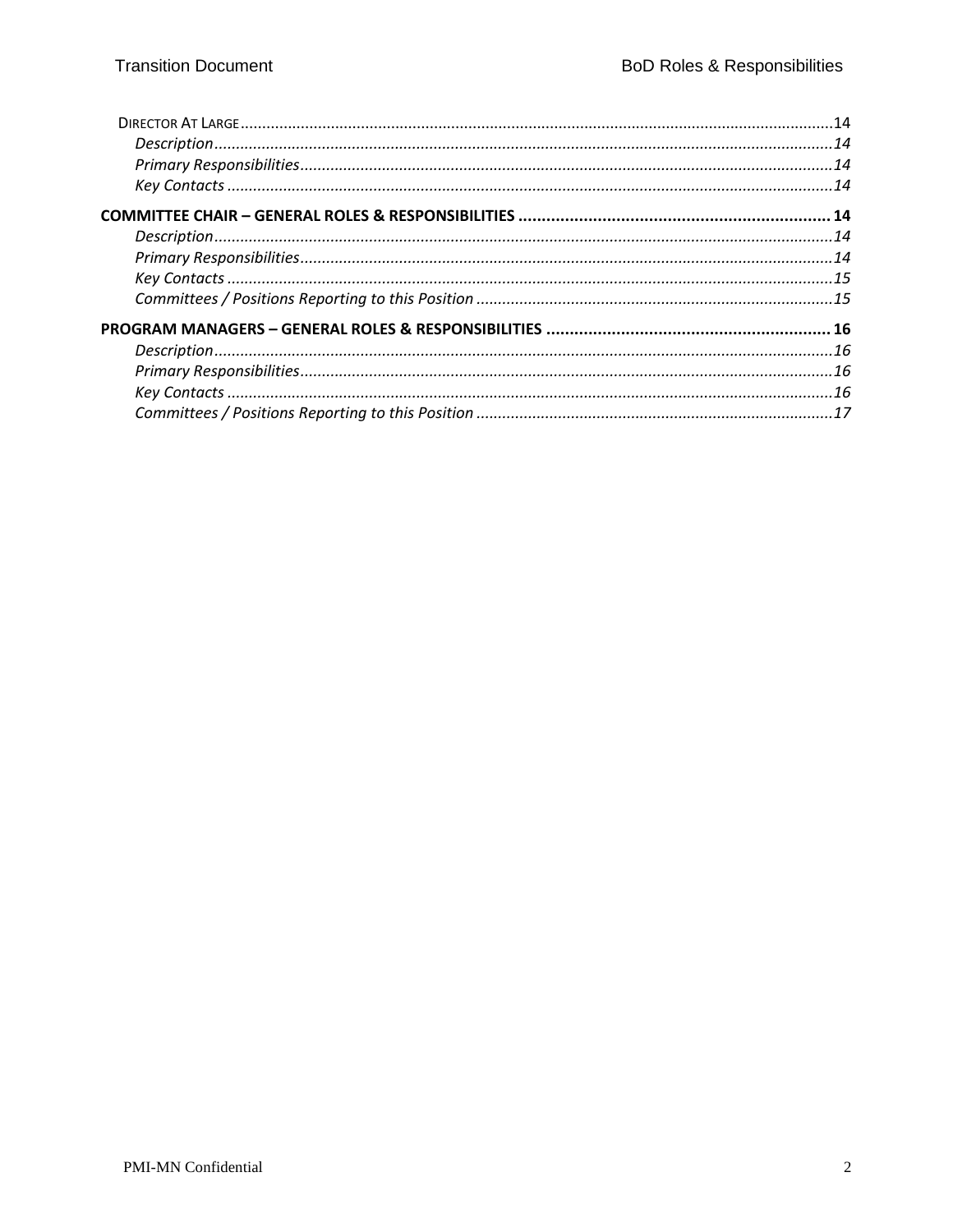# **Summary of Board Positions and Responsibilities**

<span id="page-4-0"></span>

| <b>Past President</b>                                                                                                                                                                                                                                                                                                                                                                                                     | <b>President</b>                                                                                                                                                                                                                                                                                                           | <b>President-Elect</b>                                                                                                                                                                                                                                                                                                                                                                                                                                                                                                                                                                             | <b>Director of Finance</b>                                                                                                                                                                                                                                                                                                                                                                                  |
|---------------------------------------------------------------------------------------------------------------------------------------------------------------------------------------------------------------------------------------------------------------------------------------------------------------------------------------------------------------------------------------------------------------------------|----------------------------------------------------------------------------------------------------------------------------------------------------------------------------------------------------------------------------------------------------------------------------------------------------------------------------|----------------------------------------------------------------------------------------------------------------------------------------------------------------------------------------------------------------------------------------------------------------------------------------------------------------------------------------------------------------------------------------------------------------------------------------------------------------------------------------------------------------------------------------------------------------------------------------------------|-------------------------------------------------------------------------------------------------------------------------------------------------------------------------------------------------------------------------------------------------------------------------------------------------------------------------------------------------------------------------------------------------------------|
| Mentor leadership<br>Volunteer recognition for<br>$\blacksquare$<br>previous year<br>Special projects<br>$\blacksquare$<br>Speaker for Ambassador<br>$\blacksquare$<br>program<br><b>Volunteer Coordination</b><br>Volunteer recruitment &<br>٠<br>retention<br>Volunteer satisfaction<br>п<br>Volunteer placement<br>п<br>Volunteer recognition<br>٠<br>program<br>Volunteer hour tracking<br>п<br><b>Volunteer Fair</b> | <b>Charter Renewal</b><br>$\blacksquare$<br>Board Oversight & Support<br>٠<br>Region 2& PMI Liaison<br>$\blacksquare$<br>Leadership Development<br>٠<br>Conduct Annual Business Mtg.<br>٠<br>Volunteer Recognition Event<br>$\blacksquare$<br><b>Strategic Planning</b><br>п<br>President's Summer Event<br>$\blacksquare$ | Nominating Committee<br>$\blacksquare$<br>New Board Training & Transition<br>$\blacksquare$<br>Board and Chair Roles and Responsibilities<br>п<br>Special events<br>٠<br><b>Operations Committee</b><br>$\blacksquare$<br>Scorecard and Annual Report<br>٠<br>Maintenance of the FAQ's, Process<br>$\blacksquare$<br>documentation<br><b>Overall Chapter Events Coordination</b><br>٠<br>PDD<br>Symposium<br>٠<br>Education<br>$\blacksquare$<br>Vendor Booths<br>$\blacksquare$<br>Luncheon<br>٠<br><b>Facility Contracts</b><br>٠<br><b>Speaker Contracts</b><br>$\blacksquare$<br>Sponsors<br>٠ | <b>Financial Services</b><br>$\blacksquare$<br><b>Budget</b><br><b>Financial Records</b><br>$\blacksquare$<br>Reimbursements<br>×<br>Annual tax prep and reporting<br>Component Insurance<br>$\blacksquare$<br>Event registration settlements<br>Sponsorship/Partners Program<br><b>Event Registration Services</b><br>Pre-registration<br>٠<br>On-site registration<br>Post registration<br>$\blacksquare$ |
| Liaison<br><b>Volunteer Services</b><br>Program Manager Roles<br><b>Special Projects</b>                                                                                                                                                                                                                                                                                                                                  | Liaison<br>None<br>$\overline{\phantom{0}}$<br>Program Manager Roles<br>None<br>÷.                                                                                                                                                                                                                                         | Administration Vendor management<br><b>Documentation Management</b><br>٠<br><b>Inventory Management</b><br>٠<br><b>Resource Management</b><br>٠<br>Meeting minutes<br>٠<br>Vendor Management<br>Contracts<br>$\blacksquare$<br>Logistics<br>٠<br>Chair:<br>Operations<br>$\overline{\phantom{a}}$<br>Liaison<br><b>PDD</b><br><b>Information Technology</b><br>Program Manager Roles<br><b>Special Events</b>                                                                                                                                                                                      | Liaison<br>Finance<br>$\overline{a}$<br>Sponsors & Partners<br>Program Manager Roles<br>None                                                                                                                                                                                                                                                                                                                |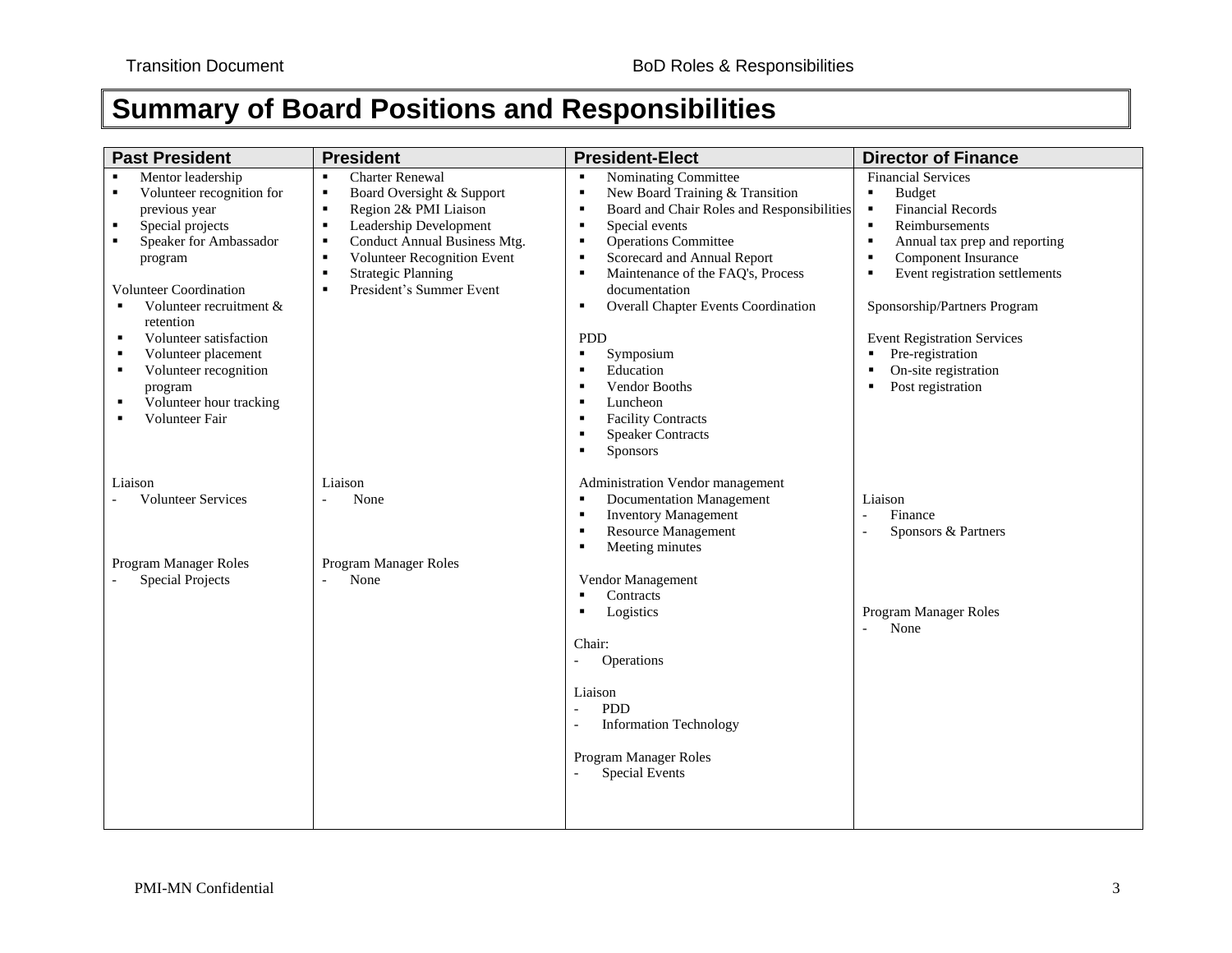| <b>Director of</b>                                                                                                                                                                                                                                                                                                                                      |                                                                                                                                                                                                                                                                                                                                                                                                                                                                                                                                                                                                                                                                                                                                                 |  |
|---------------------------------------------------------------------------------------------------------------------------------------------------------------------------------------------------------------------------------------------------------------------------------------------------------------------------------------------------------|-------------------------------------------------------------------------------------------------------------------------------------------------------------------------------------------------------------------------------------------------------------------------------------------------------------------------------------------------------------------------------------------------------------------------------------------------------------------------------------------------------------------------------------------------------------------------------------------------------------------------------------------------------------------------------------------------------------------------------------------------|--|
| <b>Governance/Board</b>                                                                                                                                                                                                                                                                                                                                 | <b>At-Large</b>                                                                                                                                                                                                                                                                                                                                                                                                                                                                                                                                                                                                                                                                                                                                 |  |
| <b>Secretary</b>                                                                                                                                                                                                                                                                                                                                        |                                                                                                                                                                                                                                                                                                                                                                                                                                                                                                                                                                                                                                                                                                                                                 |  |
| Governance and Policy<br>Chapter bylaws and all other<br>laws.<br>Operations policies<br>Board representative to the<br>annual Nominating Committee<br>Legal agreements<br>Engage legal counsel<br>Escalate issues, manage risks<br>and drive decisions at the<br>operations committee.<br>Liaison<br><b>TBD</b><br>Program Manager Roles<br>TBD<br>TBD | Annual strategy setting and<br>$\blacksquare$<br>strategy evaluation exercises.<br>Annual budgeting exercises and<br>٠<br>fulfills fiduciary responsibilities.<br>Attend monthly Board meetings<br>$\blacksquare$<br>and provide status reports<br>Sponsor strategic initiatives by<br>$\blacksquare$<br>acting as Board sponsor and<br>creating the necessary project<br>teams<br>Attend region 2 / leadership PMI<br>٠<br>conferences as needed.<br>Participate in board development<br>п<br>and transition meetings.<br>Guard against undue risk and<br>liability to the Chapter.<br>Ensure adherence to Chapter<br>$\blacksquare$<br>Bylaws and Policies.<br>Escalation of issues or concerns<br>for a timely resolution.<br>Liaison<br>TBD |  |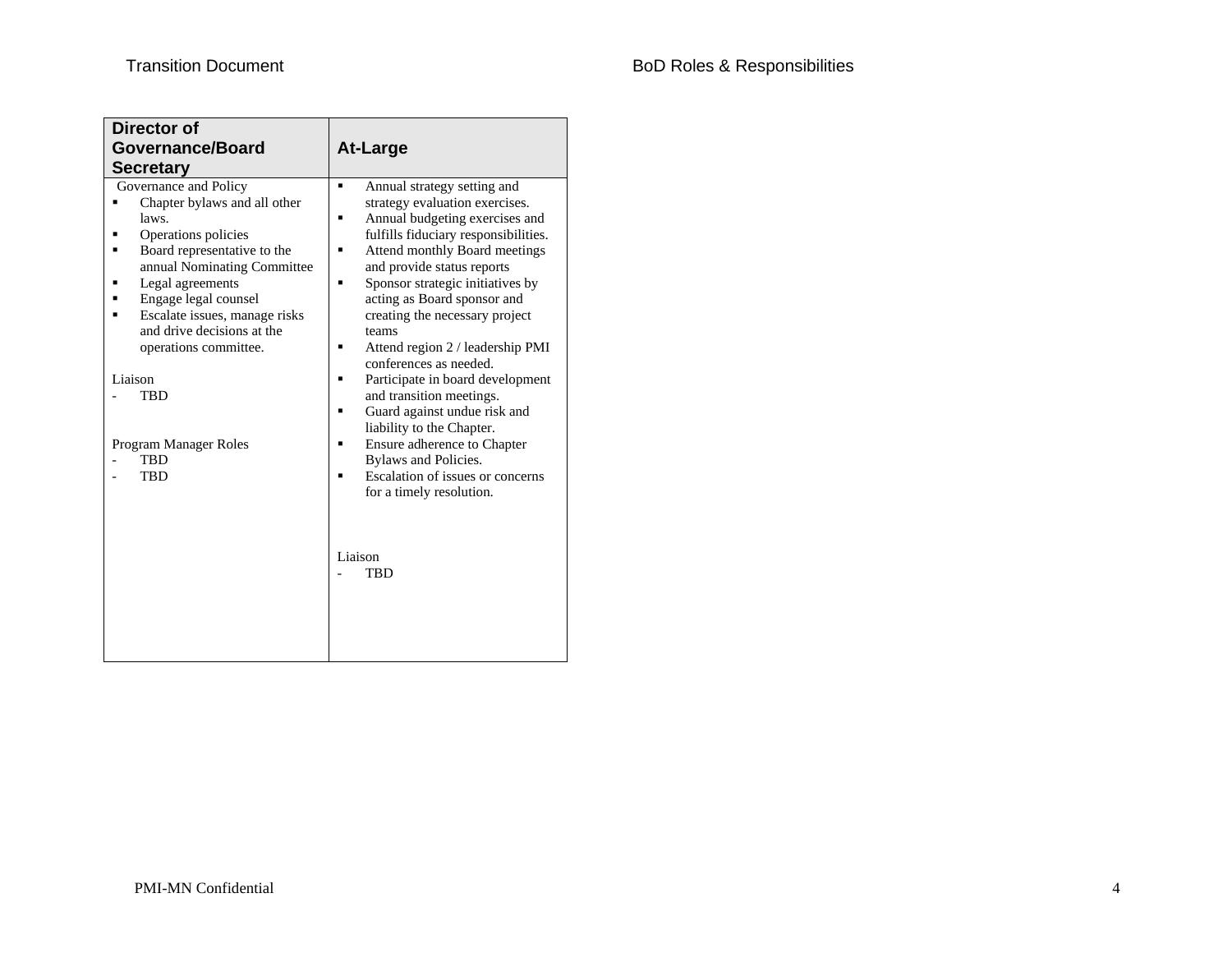# <span id="page-6-0"></span>**Organizational Structure**

## <span id="page-6-1"></span>**Elections**

- 1. Six board directors are nominated, each officer will have a designated oversight area (see org chart in previous sections for details on committees:
	- Director-at-Large
	- Director of Finance
	- Director of Governance / Board Secretary

## <span id="page-6-2"></span>**Chapter Bylaws**

See Bylaws in regards to Officers; Board of Directors; Nominations, Appointments and Elections; and Committees.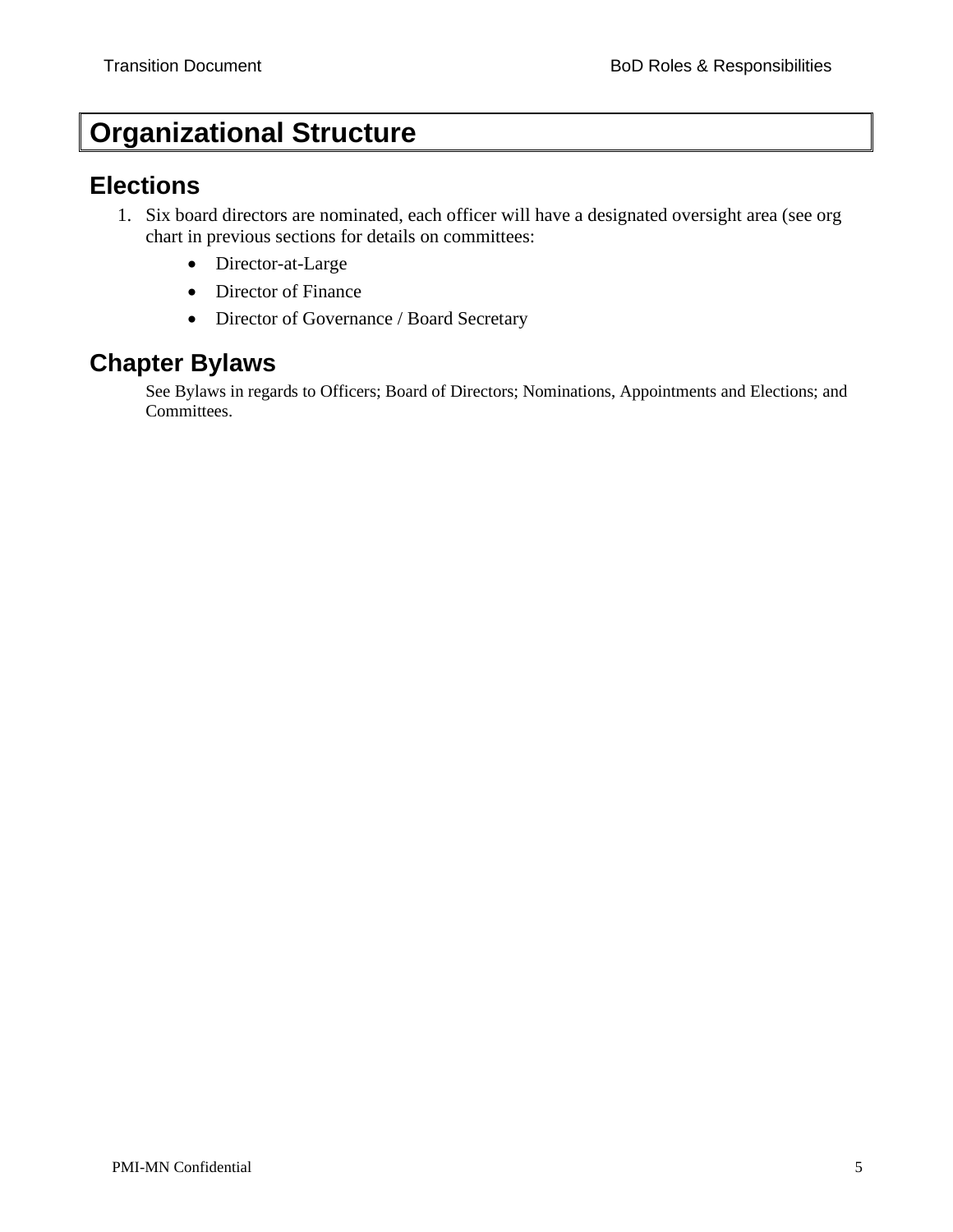# <span id="page-7-0"></span>**Overall Board of Directors Roles & Responsibilities**

#### <span id="page-7-1"></span>*Description*

<span id="page-7-2"></span>Board Directors are responsible for policymaking, governance, strategic planning, and committee oversight and fulfill all fiduciary responsibilities of the Chapter. Primary Responsibilities include:

- Take an active role in transitioning new board members into their position
- Assist and approve annual budget for their specific committee areas
- Contribute input into the development of the Chapter calendar
- Prepare annual Chapter goals for PMI GHQ & PMI-MN with input from chairs and committee program managers.
- To participate in all strategic planning, board development meetings and transition meetings.
- Provide Chapter Governance
- To participate in all monthly board meetings (without missing 2 in a row)
- To provide support and oversight to committee chairs and program managers
- Adhere to the PMI code of ethics
- Sign and adhere to PMI Conflict of Interest Policy annually or if a specific change occurs
- Fulfill all the duties of the position
- Provides leadership and mentorship to committee chairs and program managers
- Represent the needs of the Chapter members
- Fulfill the fiduciary responsibilities of the board
- Guard against undue risk and liability to the Chapter
- Develop Chapter policies that will guide board members, volunteers and the organization
- Identify and prioritize overall Chapter programs and initiatives
- Accountable for everything the organization is, does and achieves or fails to achieve
- Determine board training and development needs
- Ensure adherence to Chapter Bylaws and board policies
- Meet with and gather wisdom from the members
- Evaluate identified success measures
- Examine monitoring data and determine if committees have used reasonable interpretation of board stated criteria
- Monthly reporting of volunteer hours
- Review and revision as deemed needed of the organizational structure
- Escalation of issues or concerns for a timely resolution when dealing with a cross-functional activity, a vendor supported activity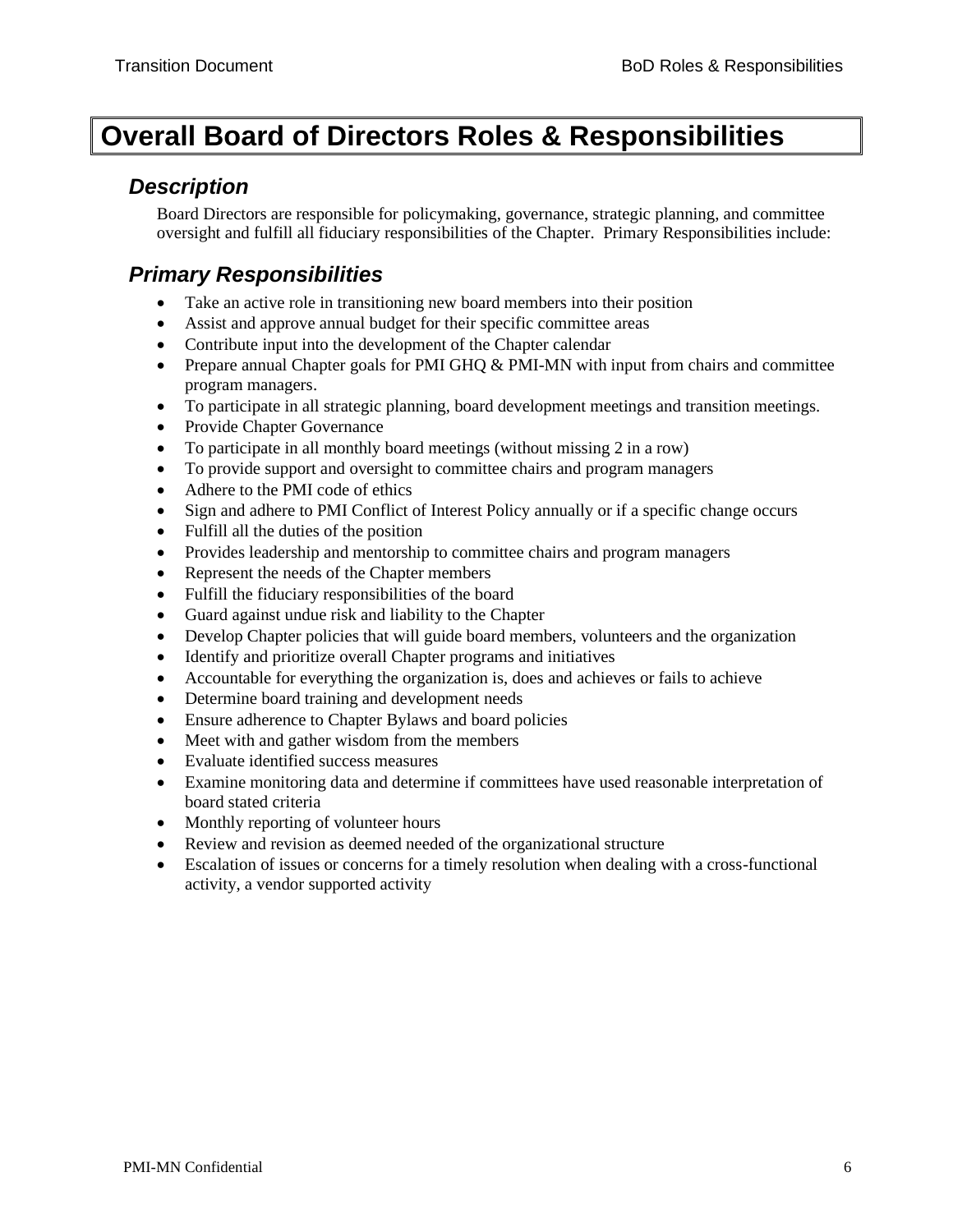## <span id="page-8-0"></span>**Presidency**

## <span id="page-8-2"></span><span id="page-8-1"></span>**President**

#### *Description*

The President shall be the Chief Executive Officer of the Chapter and shall direct the activities of the other Board members in accordance with the purposes of Chapter Bylaws. Will assume the position of Past President (Immediate) the following year, and serve on the Advisory Council for two years following that tenure.

- <span id="page-8-3"></span>• Preside over the Chapter and Board of Directors
	- o Be the official custodian of the PMI-MN Chapter Charter.
	- o Call and preside over all Chapter Board meetings, the annual business meeting and special meetings.
	- o Recommend the formation of any special committees to the Board of Directors for approval and member appointment.
- Represent Chapter and Board at various functions
	- o Serve as liaison between the Project Management Institute and the Minnesota Chapter of PMI.
	- o Serve as Chapter representative at the PMI Chapter Leadership Development Meetings
	- o Serve as Chapter representative at Region 2 meetings
	- o Participate in monthly Region 2 conference calls
- Manage the governing documentation process
	- o Review and recommend modifications, if required, to the Bylaws.
- Prepare and submit, in conjunction with the appropriate Directors, any required periodic reports to the Project Management Institute.
- Manage the Charter Renewal Process
	- o Complete the Charter Renewal Survey accurately and on time.
	- o Collect and aggregate the information required to complete the Charter Renewal Survey.
- Oversee the nominations and elections process.
	- o Appoint members to serve on the Nominating Committee by May 1 of each year.
	- o Assist the President-Elect in interviewing and selecting an appropriate nomination for the following year.
- Provide training and mentoring to Board members
	- o Train the President-Elect in all procedures and particulars of the Charter for the Chapter.
	- o Act as mentor to the President-Elect on significant changes to policy and procedures.
	- o Mentor Directors in their roles and responsibilities as required.
- Provide for public relations efforts from the President
	- o Provide a frequent update "From the President" article in the Chapter newsletter when newsworthy.
	- o Manage the annual awards and recognition process.
- Prepare and Conduct the Annual Chapter Business Meeting
	- o Work with communications on announcing the meeting to membership 30 days before the meeting is held
	- o Work with the Director of Finance and President-Elect to prepare Meeting Presentation
- Conduct the annual strategic planning session(s) for the Chapter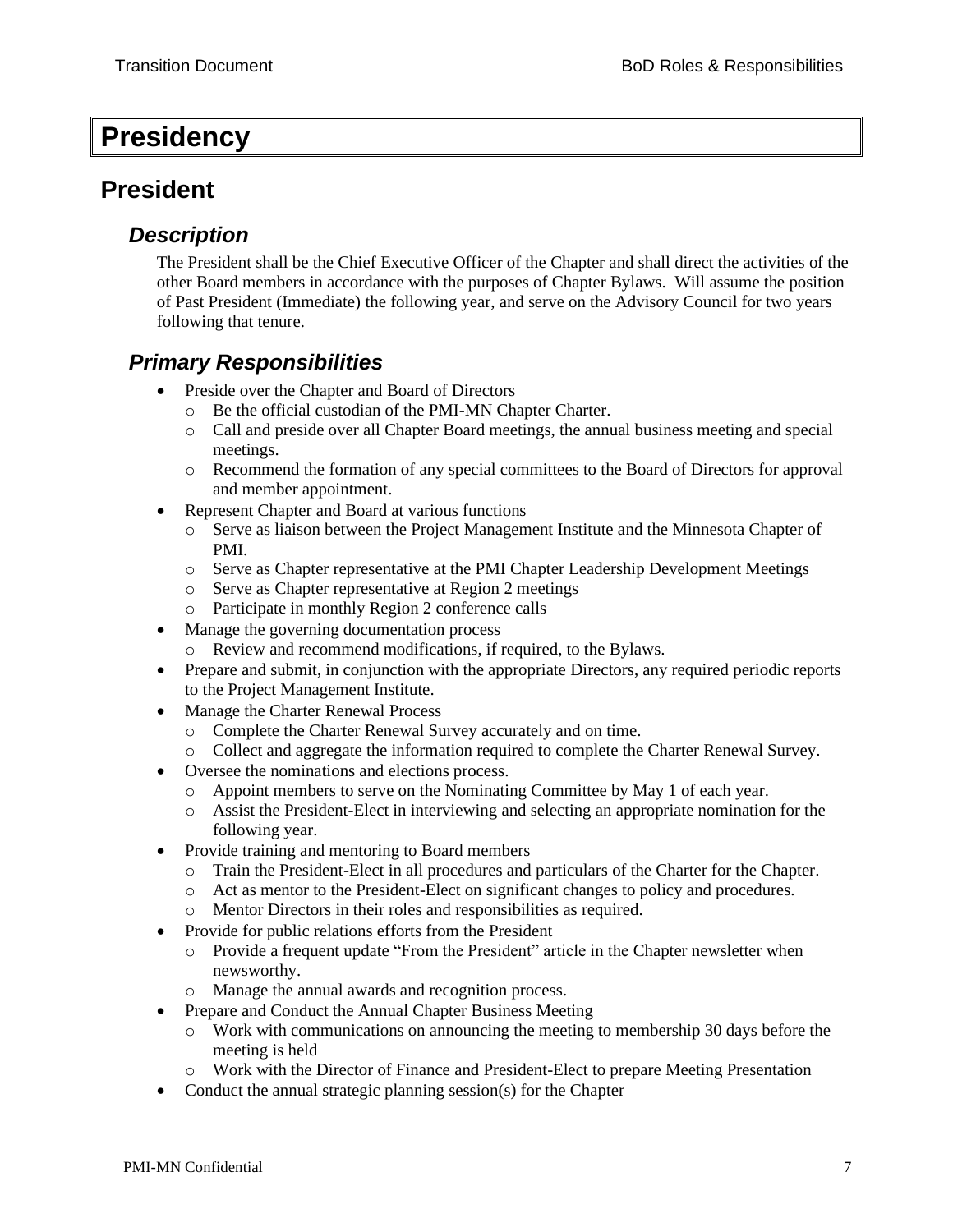- Appoint Committee Chairs annually, to be ratified by the full Board of Directors
- In the absence of the President-Elect, serve as the signer for contracts/agreement the Chapter chooses to enter into for contracts/agreements over the amount of \$1,500 if budgeted or any \$ amount if un-budgeted.
- <span id="page-9-0"></span>• Report volunteer hours monthly on the PMI-MN website for activities performed

- Board Directors
- President-Elect
- Past President (Immediate)
- Chapter Administration work with the Administration services in appropriate administrative duties.
- PMI-GHQ
- Region 2

#### <span id="page-9-1"></span>*Committees / Positions Reporting to this Position*

- All Board Directors
- Awards Committee
- Nominating Committee

## <span id="page-9-3"></span><span id="page-9-2"></span>**President-Elect**

#### *Description*

Advises and assists the Chapter and the President. Directs activities of other Board members and leads Chapter meetings in the President's absence. Will assume the position of President the following year, and Past President the next year. This is a three-year commitment.

- <span id="page-9-4"></span>• Primary responsibility for all Operational aspects of the Chapter.
- Chair the Operations Committee
- Call and preside over a monthly operations committee meeting of all committee chairs
- Provide leadership for the PDD Chair
- Serve as the signer for all contracts/agreements the Chapter chooses to enter into for contracts/agreements over the amount of \$1,500 if budgeted or any \$ amount if un-budgeted.
- Fulfill President's role in President's absence
	- o Preside over all Chapter Business meetings in the President's absence.
	- o Assume the Office of the President at the end of the current President's term and ensure a smooth transition.
- Assist the President
	- o Assist the President as the official custodian of the PMI Chapter Charter.
	- o Attend all Chapter Board meetings and special meetings called by the President.
	- o Assist the President in the appointment of members to serve on the Nominating Committee.
	- o Assist the President in the appointment of vacant Board members' positions, subject to majority Board approval.
	- o Assist the President in preparing, in conjunction with the appropriate Board Director, any required periodic reports to PMI.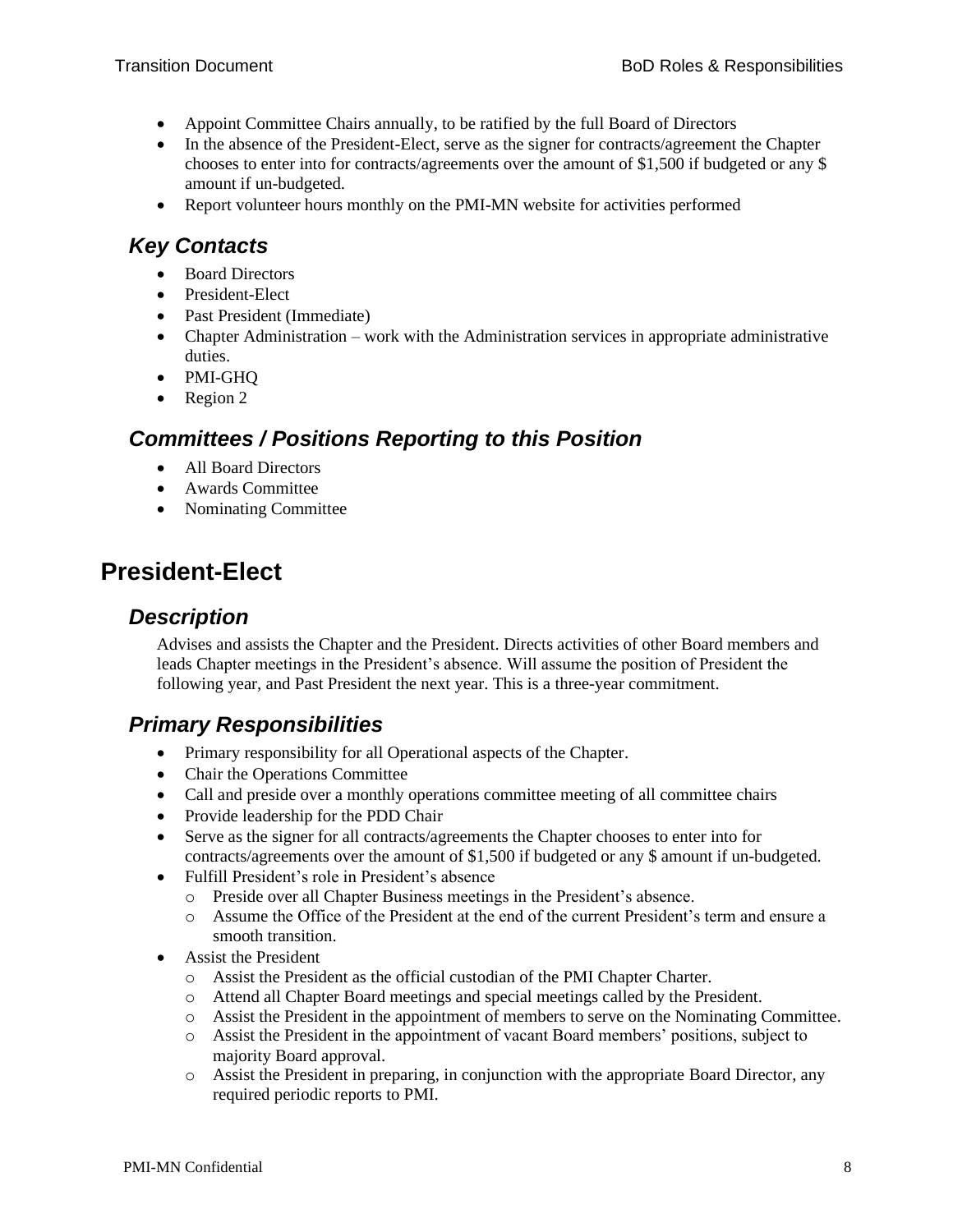- o Review and recommend modifications, if required, to the Chapter Bylaws.
- o Provide input to the President on significant changes to policy and procedures.
- o Assist and mentor Directors in their roles and responsibilities as required.
- o Coach President and provide feedback, direction, and assist where needed.
- o Recruit volunteers for critical areas requiring Chapter focus
- Learn the duties and office of the President
	- o Learn the responsibilities and duties of the office of the President
	- o Manage special projects that impact the entire Board
	- o Attend PMI GHQ and Region 2Leadership meetings to further understand the roles and responsibilities of GHQ and Region 2and increase PMI network for the Chapter
- Provide administrative coordination for Nominating Committee
- Prepare for upcoming Presidency and Board
	- o Prep for and conduct Leadership Transition meeting.
	- o Participate in the annual strategic planning session(s)
	- o Interview and select an appropriate nominee for President-Elect position for the following year.
- <span id="page-10-0"></span>• Report volunteer hours monthly on the PMI-MN website for activities performed

- Fellow Board Directors
- President
- Committee Chairs
- Administrative vendor
- Accounting vendor
- Event registration vendor

#### <span id="page-10-1"></span>*Committees / Positions Reporting to this Position*

- Special projects as assigned by the President or Board
- Operations Committee
- PDD Chair

## <span id="page-10-3"></span><span id="page-10-2"></span>**Past President**

#### *Description*

<span id="page-10-4"></span>The Past President shall be a resource for the PMI-MN Board. This individual will maintain a presence at PMI-MN activities. The Past President is an ex-officio member of the Board, with a vote.

- Develop, train and provide oversight to the Board Coaching and Mentoring Committee
	- o Participate and provide advice on any activities believed to be of vital interest to PMI-MN.
	- o Act as a mentor to the President and other Board members as requested. To chair an ethics council if deemed necessary by the Chapter President.
	- o Act as mentor to the President on significant changes to policy and procedures.
	- o Provide PMI GHQ updates and information as it pertains to and impacts Board functions and Chapter direction.
	- o Coordinate awards nomination efforts pertaining to the preceding year.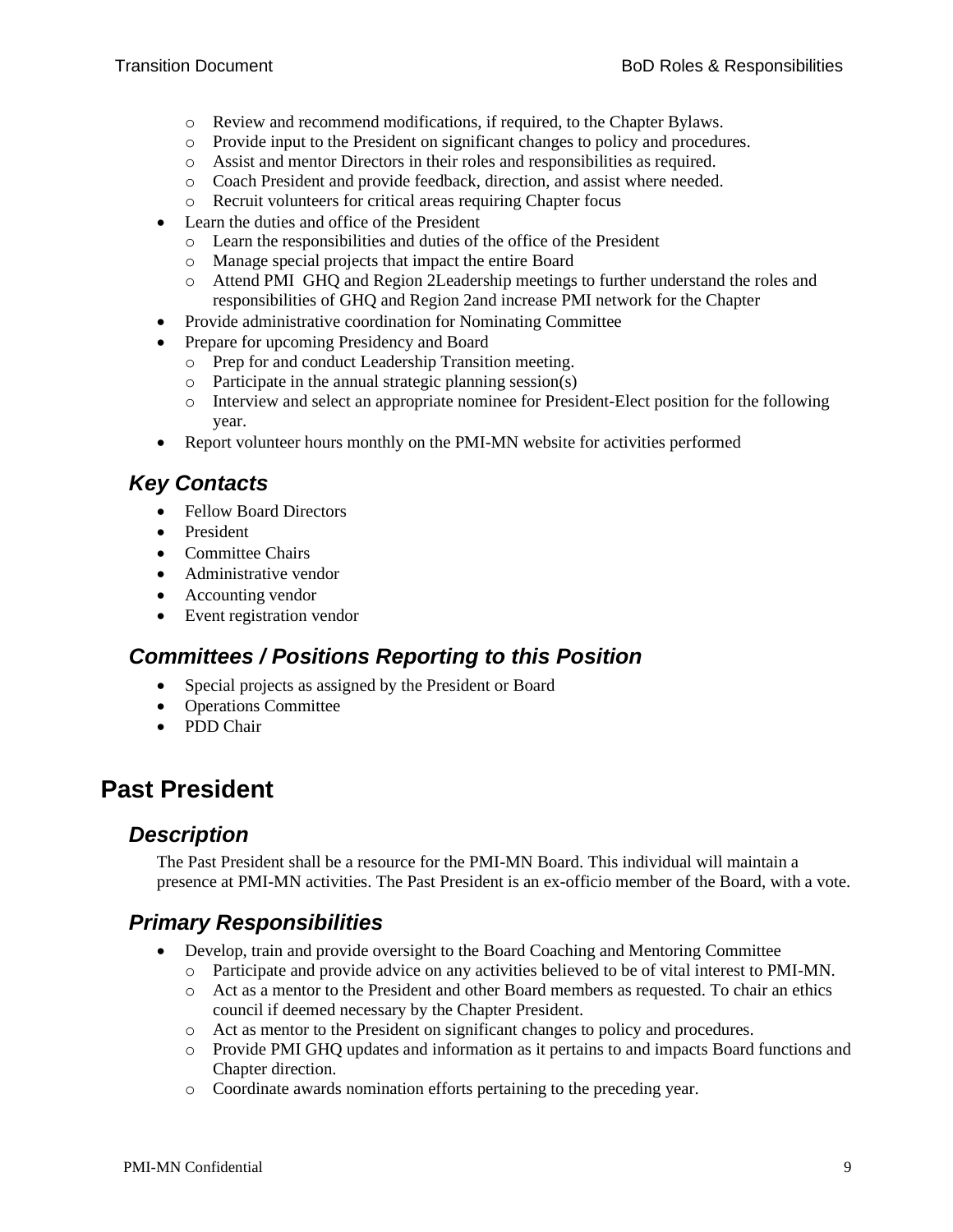- Guide the Ambassador Program Manager in the development of standard presentation materials; ensure senior Chapter Leadership is available for all planned presentations
- Provide leadership for the Volunteer Services Chair.
- <span id="page-11-0"></span>• Report volunteer hours monthly on the PMI-MN website for activities performed

- President
- PMI GHQ
- Fellow Board of Directors
- Past Presidents
- Ambassador Program

#### <span id="page-11-1"></span>*Committees / Positions Reporting to this Position*

- Special projects as assigned by the President or Board
- Volunteer Services Chair
- Volunteer Fair Project Manager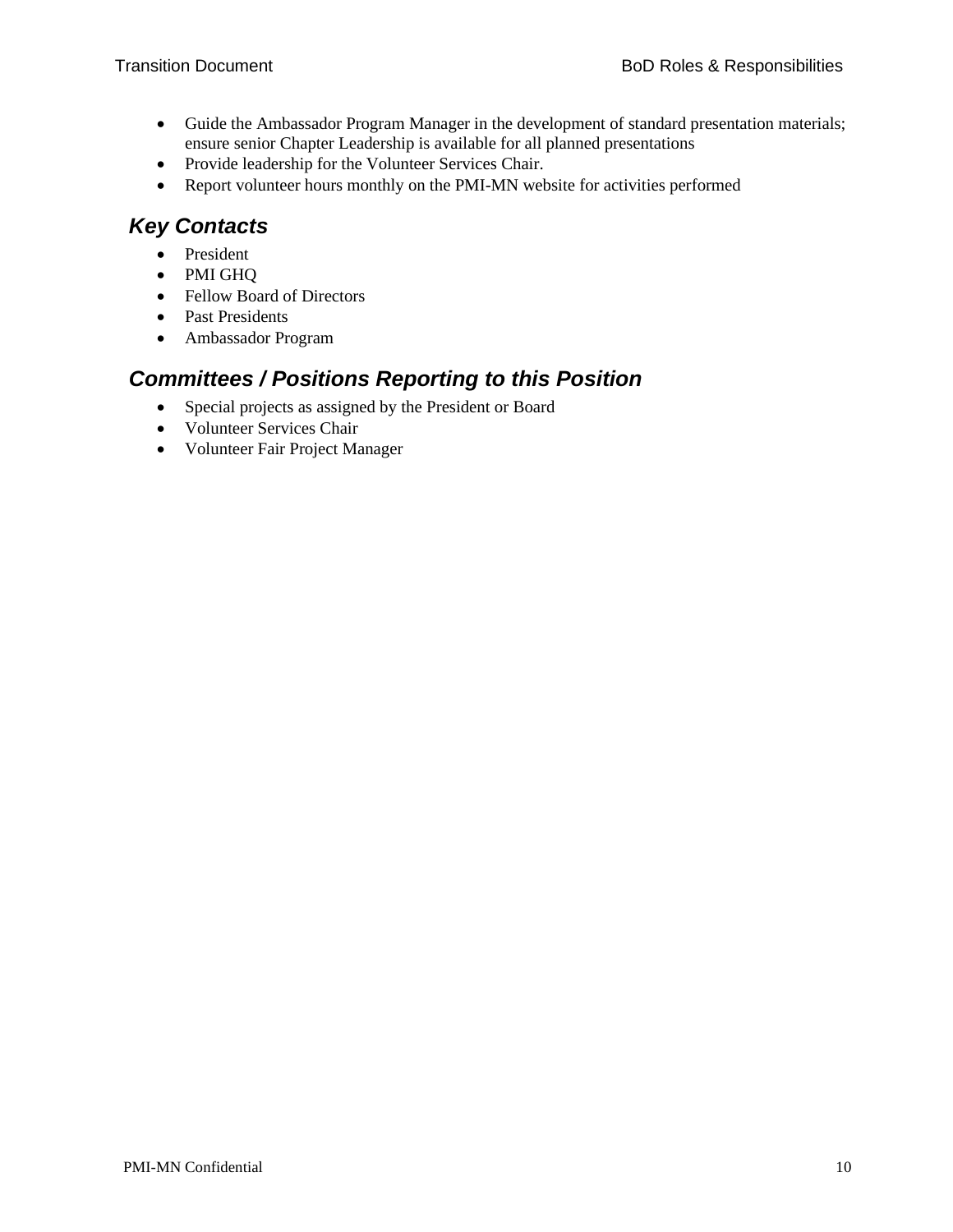# <span id="page-12-0"></span>**Director of Finance**

## <span id="page-12-2"></span><span id="page-12-1"></span>**Director of Finance**

#### *Description*

Responsible for Chapter finances and ensuring the viability of the Chapter. Maintains Chapter nonprofit status and arranges for audits and filing of tax returns. Position will also have significant input into furthering the financial practices of the Chapter regarding policy development, process definition, and related documentation.

### <span id="page-12-3"></span>*Primary Responsibilities*

- Manage all Chapter moneys in accordance with the Chapter Bylaws.
- Maintains a one-year operating expense balance in the bank.
- Maintain signature authorization for Chapter checking and savings accounts. Signatures to include the Chapter President, President-Elect, Director of Finance and Managing Partners at the Harrington Company
- Review and approve tax filings prepared by CPA firm.
- Distribute final annual financial statements and tax filings to the Board of Directors.
- Prepare periodic financial statements for presentation to the Chapter Board of Directors.
- Maintain the Chapter non-profit status.
- Provide financial recommendations to the Board as may be required.
- Maintain checking and savings accounts (e.g. minimum balances, transfers, & reserves).
- Participate in Board of Director's scheduled meetings and be answerable for all financial matters to the Board.
- Manage Chapter Ticketing Services or any new reservation vendor to coordinate accounting for receipts and expenses they collect and incur for various Chapter events. Ensure the financial aspects of contract are fulfilled.
- Ensure Chapter payment of invoices to all vendors in accordance with established policies and practices on a monthly basis.
- Report volunteer hours monthly on the PMI-MN website for activities performed

#### **Annual**

- Create Finance Charter for upcoming year
- Develop and maintain Finance schedule
- Assist the Chapter President with preparation of the necessary financial reports required for submission to the PMI Global. Headquarters (February)
- Submit Form 1099's to IRS (along with a form 1096). (Due March 1).
- Initiate and supervise annual compilation/review of financial records and preparation of tax filings by outside CPA firm. (March – May)
- Submit all applicable Federal and State income tax returns. (Due May 15th)
- Pay Chapter liability insurance through PMI Global Headquarters(Due November 1)

#### <span id="page-12-4"></span>*Key Contacts*

- Fellow Board of Directors
- Administrative vendor
- Accounting vendor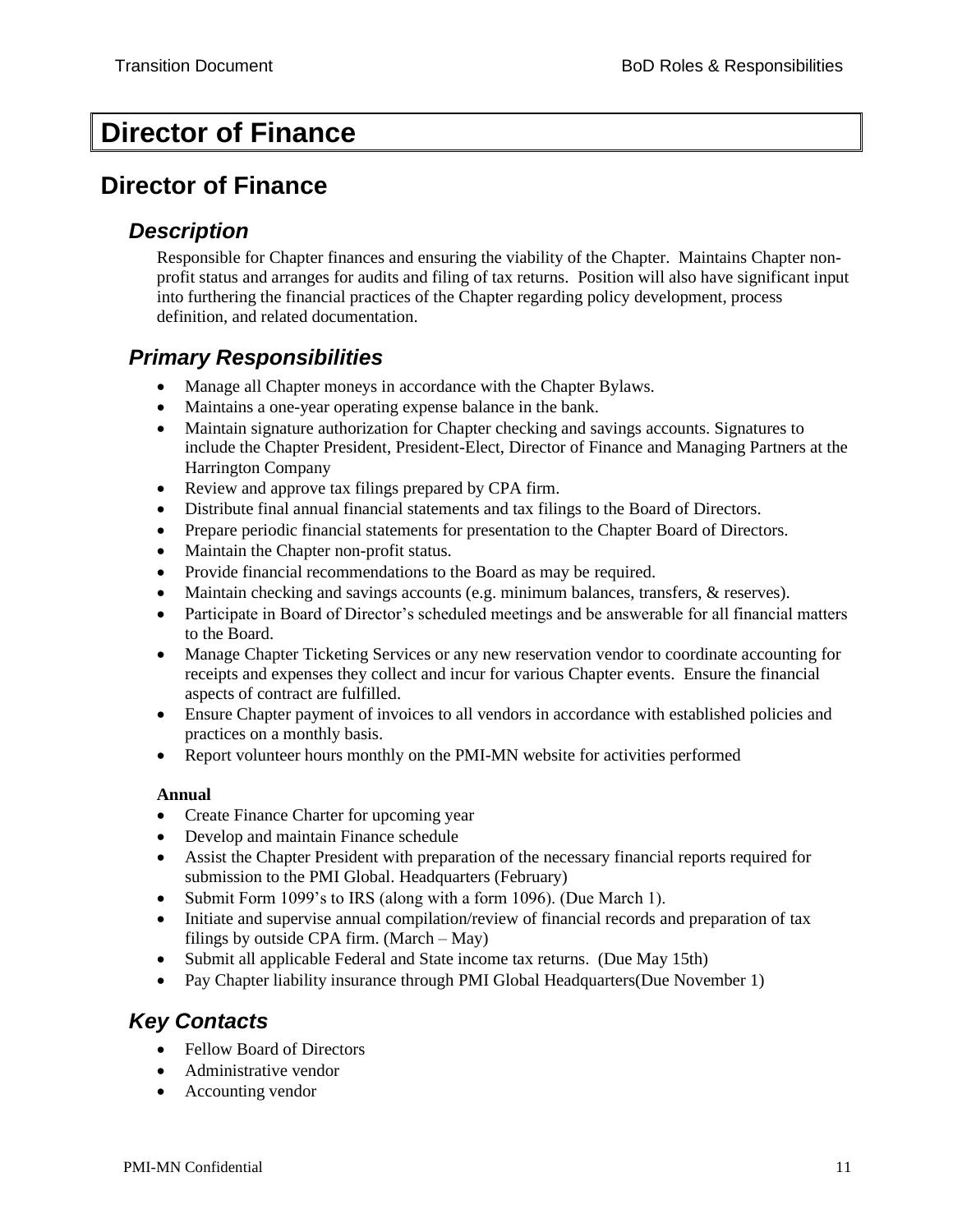- Event registration vendor
- Tax preparation CPA firm
- Committee Chairs

## <span id="page-13-0"></span>*Committees / Positions Reporting to this Position*

- Sponsors and Partners Chair
- Finance Chair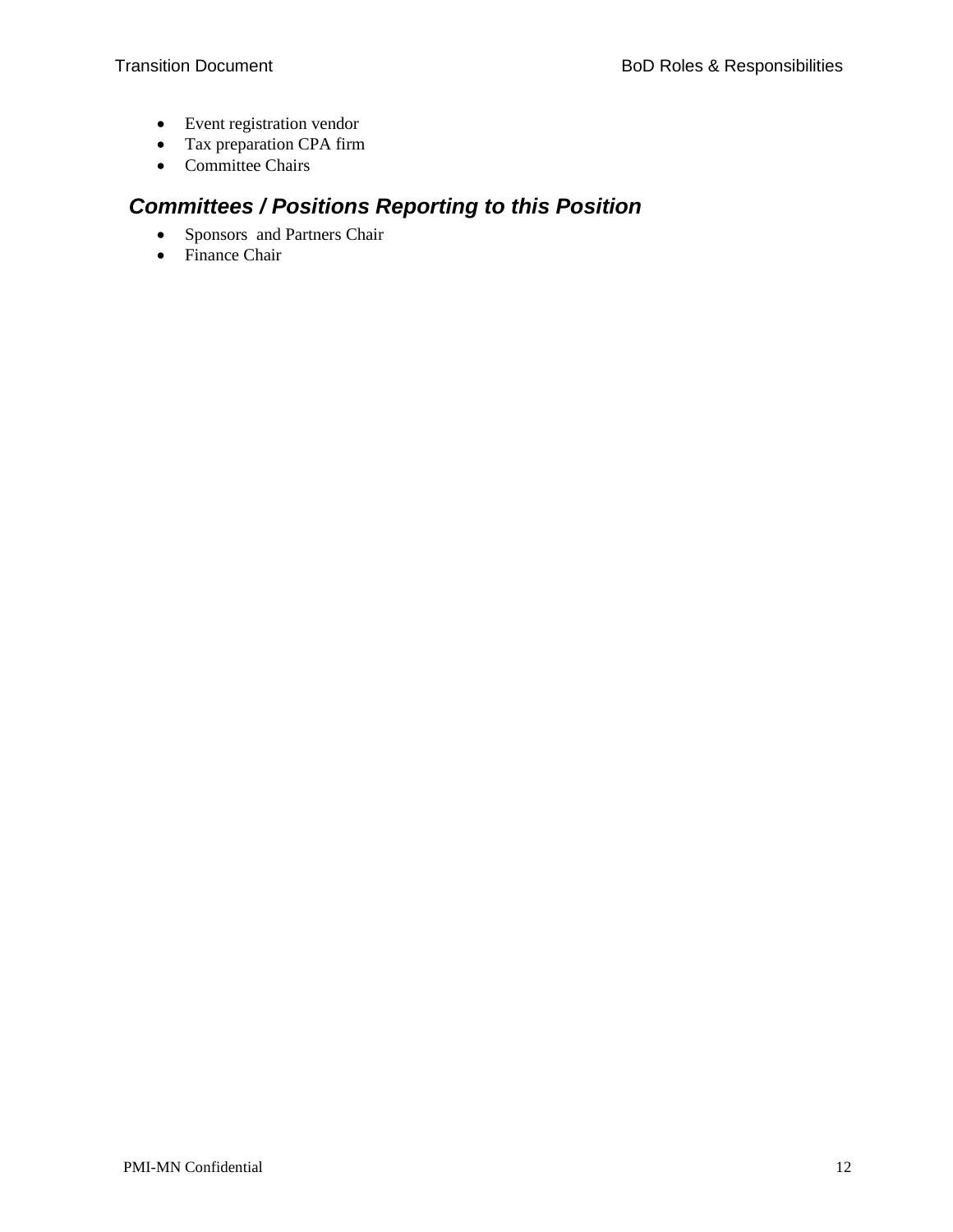# <span id="page-14-0"></span>**Director of Governance**

## <span id="page-14-2"></span><span id="page-14-1"></span>**Director of Governance**

#### *Description*

Responsible for maintenance and enforcement of Chapter policies and by-laws. Address any breaches and assist in Chapter conflicts.

#### <span id="page-14-3"></span>*Primary Responsibilities*

- Develop and implement the necessary audit processes to assess operational compliance with chapter bylaws and all other laws.
- Ensure consistency throughout Chapter policies
- Develop and implement the processes to periodically review and update the chapter bylaws.
- Develop and implement the processes to periodically review and update the Chapter's operations policies in partnership with the President-Elect.
- Manage bylaw changes with PMI GHQ, Board and the membership
- Act as the Board representative to the annual Nominating Committee
- Develop and manage an annual budget for the role
- Participate in the review and approval of legal agreements
- Engage legal counsel on behalf of the Chapter as needed
- Attend Region 2 / Leadership PMI conferences as needed
- Attend monthly Board and team meetings
- Act as PMI MN point of contact with PMI GHQ for all items related to governance
- Recognize and encourage volunteers. Appreciate their efforts.
- Identify and train successor
- Escalate issues, manage risks and drive decisions at the Operations Committee.
- Manage execution of special Chapters
- Provide input to the Chapter strategic plan

#### **Annual**

- Ask all volunteers in leadership position to attend a mandatory overview of Chapter volunteer obligations, expectations, and prohibitions (this can be done at the annual transition meeting)
- Consider performing a PMI Chapter Board Ethics Assessment
- Consider holding an Ethics Decision Making Workshop

#### <span id="page-14-4"></span>*Key Contacts*

- Fellow Board of Directors
- Administrative vendor
- Committee Chairs

#### <span id="page-14-5"></span>*Committees / Positions Reporting to this Position*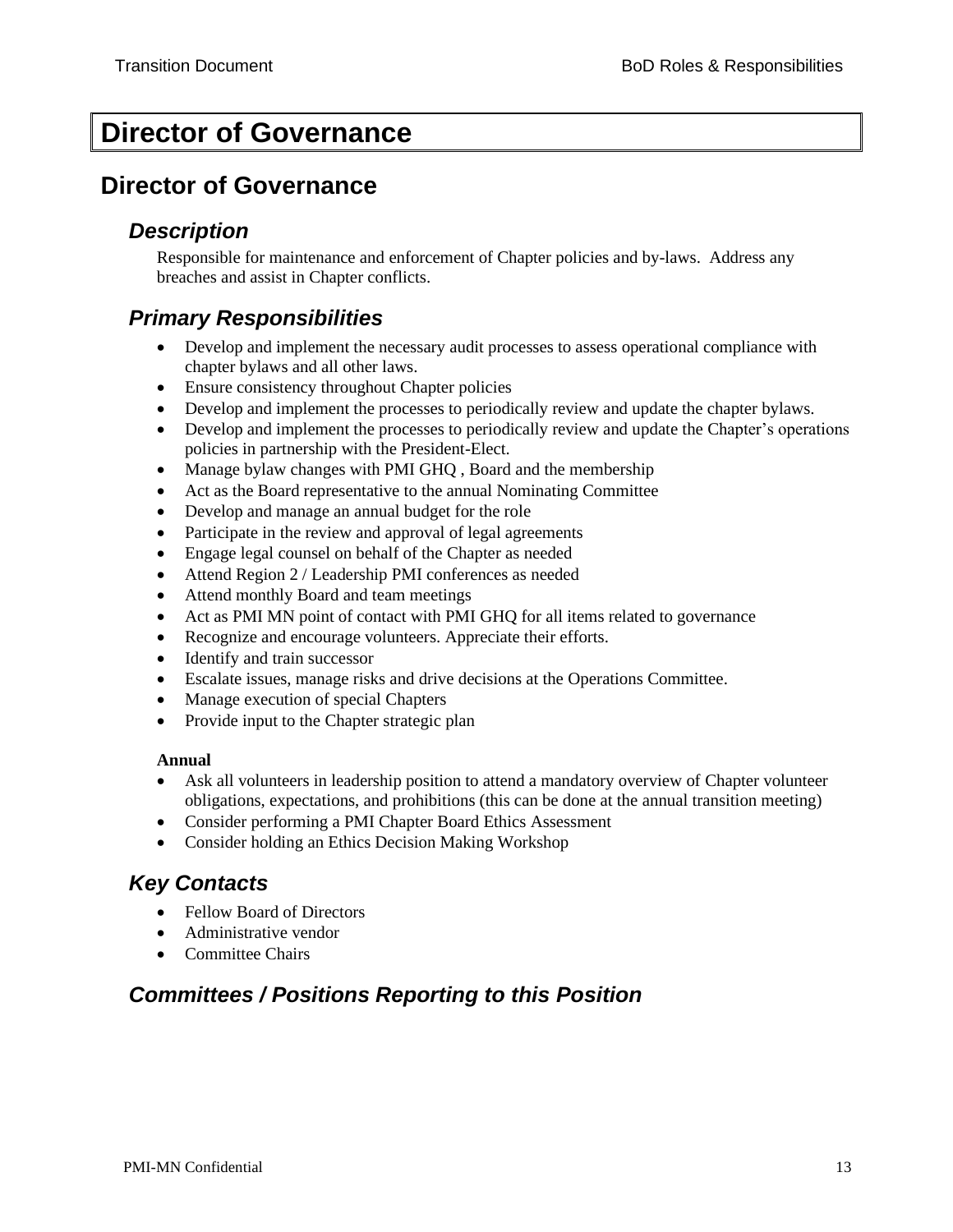# <span id="page-15-0"></span>**Director At Large**

## <span id="page-15-2"></span><span id="page-15-1"></span>**Director At Large**

#### *Description*

Responsible for maintenance and enforcement of Chapter policies and by-laws. Address any breaches and assist in Chapter conflicts.

#### <span id="page-15-3"></span>*Primary Responsibilities*

- Attend and participate in all Board Meetings (without missing 2 in a row)
- Host/Serve as MC during one dinner meeting (at least) annually
- Assist with New Member Orientation (NMO) during one dinner meeting (at least) annually
- Assist with working the registration table to help answer questions during one dinner meeting (at least) annually
- Attend one breakfast and/or outreach event if possible annually
- Assist with other special projects as directed by the President or Board
- Report volunteer hours monthly on the PMI-MN website for activities performed

#### <span id="page-15-4"></span>*Key Contacts*

• Fellow Board of Directors

# <span id="page-15-5"></span>**Committee Chair – General Roles & Responsibilities**

#### <span id="page-15-6"></span>*Description*

Chairs have overall responsibility for all operational efforts and resource management & allocation in their assigned areas. Committee chairs are responsible to the Chapter Board of Directors and President-Elect and provide leadership to the Program Managers assigned to them. They are appointed by the President and are ratified by the Board on an annual basis.

- <span id="page-15-7"></span>• Identify and develop backup Chair
- Prepare and maintain transition materials to succeeding Chair to ensure smooth transition as needed.
- Work with Program Managers and Board to prepare annual committee budgets and submit budgets for Board approval.
- Manage approve budget and review financial statements monthly.
- Contribute input into the Chapter calendar
- Work with Program Managers to prepare annual goals for their area that fit into the strategic goals of the Chapter and meet the charter goals.
- Develop an overall communications plan (organizational chart, contact list, roles & responsibilities and communications plan) for all committees under their responsibility. Communication plans should be posted on the Chapter SharePoint site and with Chapter Administrator (The Chapter Administrator either provides original documents or receives original documents off or on the website).
- Participate in all strategic planning, leadership & development and committee training meetings.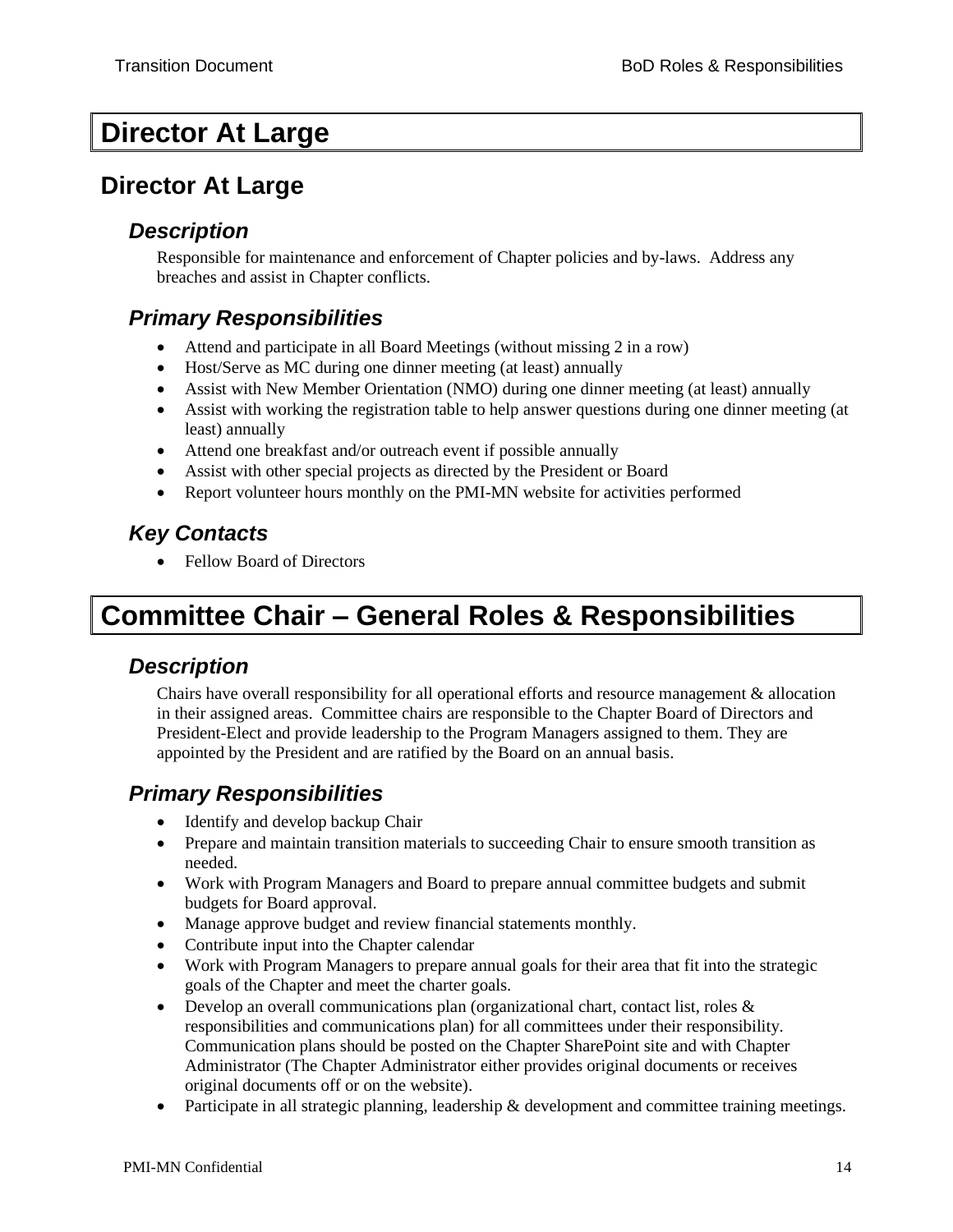- Participate in monthly Board meetings as requested by the Board of Directors
- Report volunteer hours monthly on the PMI-MN website for activities performed; ensure team members are also reporting their volunteer hours
- Meet monthly with your Board Director Liaison
- Meet monthly with the Program Managers (and Project Managers as appropriate)
- Create monthly status reports (summary of all Program Manager status reports) for the Board prior to the monthly Operations Committee meeting (which is scheduled at least one week before the Board meeting)
- Attend the monthly Operations Committee meeting
- Adhere to the PMI code of ethics
- Sign and adhere to PMI Conflict of Interest Policy annually or if a specific change occurs
- Advise the Director of Finance of all financial commitments prior to actual expenditure
- Fulfill all the duties of the position held
- Assist in the recruit of volunteers as needed by the various committees  $\&$  work efforts
- Ensure all volunteers understand the appropriate policies to which they must adhere
- Provides leadership and mentorship to Program Managers
- Serve as Liaison between the Board of Directors and Program Managers
- Identify issues that must come to the board
	- o Change in budget over \$500
	- o Potential policy, ethics or conflict of interest issues
	- o Development of new programs
	- o Discontinuation of current programs
- Has signing authority for contracts/agreement the Chapter chooses to enter into for contracts/agreements less than \$1,500 if budgeted. All contracts/agreements that are unbudgeted must be signed by the President-Elect, regardless of the \$ amount.
- Fully Responsible for information content about their area of responsibility that is posted on the website and for the on time providing of that information for all communications channels.
- Escalation of issues or concerns for a timely resolution when dealing with a cross-functional activity, a vendor supported activity or when dealing with a concern/question not being responded to by their Director.

- <span id="page-16-0"></span>• Board of Directors
- President-Elect
- Fellow Committee Chairs
- Administrative vendor
- Accounting vendor
- Event registration vendor

#### <span id="page-16-1"></span>*Committees / Positions Reporting to this Position*

• Program Managers for the assigned area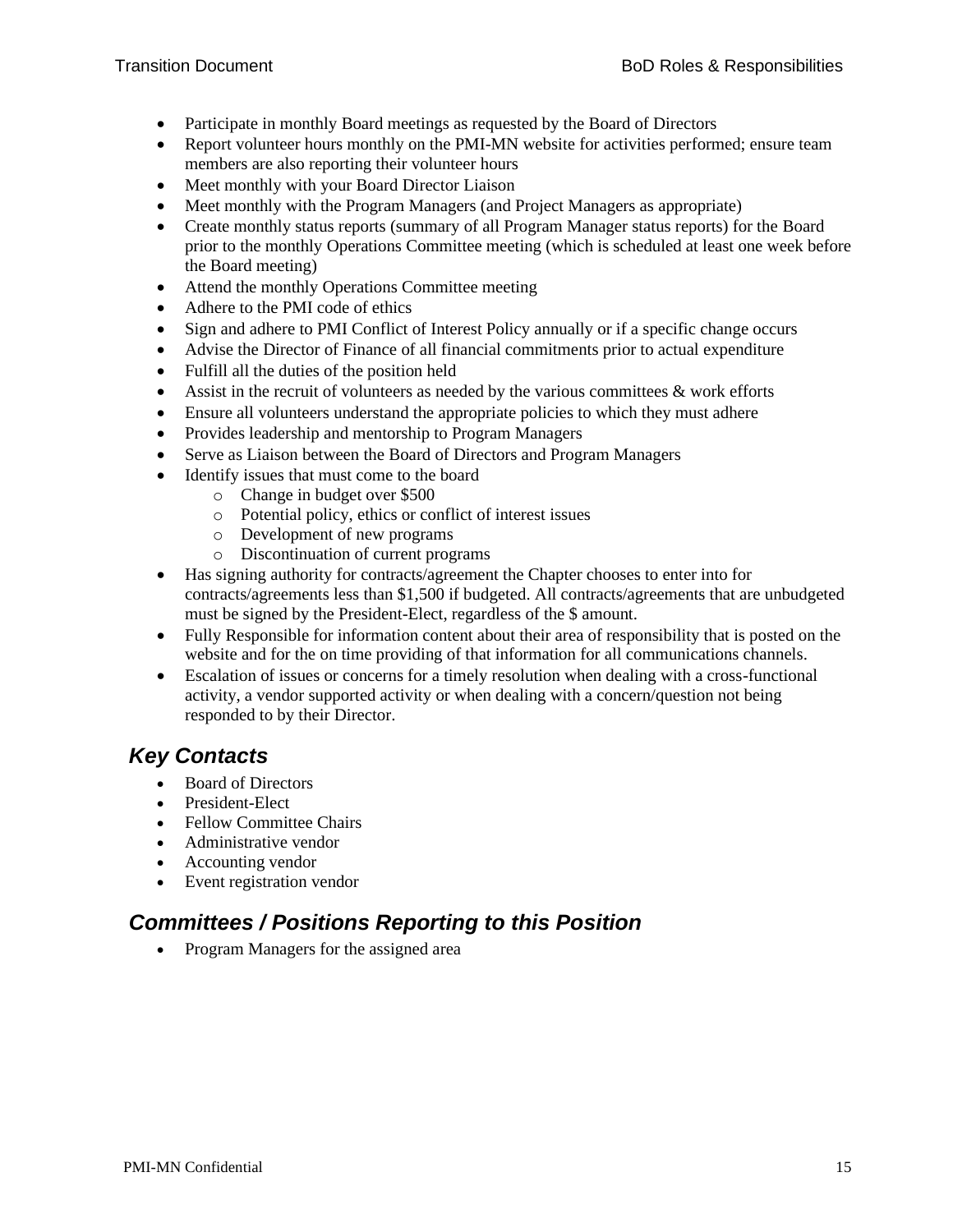# <span id="page-17-0"></span>**Program Managers – General Roles & Responsibilities**

#### <span id="page-17-1"></span>*Description*

Program Managers are responsible for the successful fulfillment and financial viability of their assigned programs as specified in the Program Charter. Program Managers will report to the Committee Chair for their area.

#### <span id="page-17-2"></span>*Primary Responsibilities*

- Identify and develop backup Program Manager
- Prepare transition materials and manage transition to succeeding Program Manager to ensure smooth transition.
- Prepare annual budget for your specific area by program or service
- Contribute input into the Chapter calendar
- Work with Committee Chairs to prepare annual goals for your area that fit into the strategic goals of the Chapter and meet the charter goals.
- Prepare an annual communications plan (organizational chart, contact list, roles & responsibilities and communications plan) for your area, to be collated by the Chair.
- Provide input into the strategic planning process
- Participate in the annual committee chair and program manager annual training
- Participate in monthly Board meetings as requested by the Board of Directors or Chairs
- Create monthly status reports for the Committee Chair due one and half weeks before the Operations Committee meeting
- Report volunteer hours monthly on the PMI-MN website for activities performed; ensure team members are also reporting their volunteer hours
- Adhere to the PMI code of ethics
- Sign and adhere to PMI Conflict of Interest Policy annually or if a specific change occurs
- Adhere to all Chapter policies
- Advise the Director of Finance of all financial commitments prior to actual expenditure
- Fulfill all the duties of the position held
- Recruit volunteers as needed to various committees & work efforts
- Ensure all volunteers understand the appropriate policies to which they must adhere
- Develop and provide leadership to the committee team
- Develop and update charters, business case, processes and templates for your area and ensure all information is posted on the website and copies sent to Chapter Administrator for archiving
- Prepare and manage a risk response plan for your area.
- Review and update web content as appropriate for your area to keep current information. Follow web policies for addition of new web pages.
- Prepare / maintain charter for each key program area under your jurisdiction
- Identify issues that must come to the board through the Chair
	- o Change in overall budget by \$500 or more
	- o Potential policy, ethics or conflict of interest issues
	- o Development of new programs
	- o Discontinuation of current programs

#### <span id="page-17-3"></span>*Key Contacts*

- Committee Chair
- Administration vendor